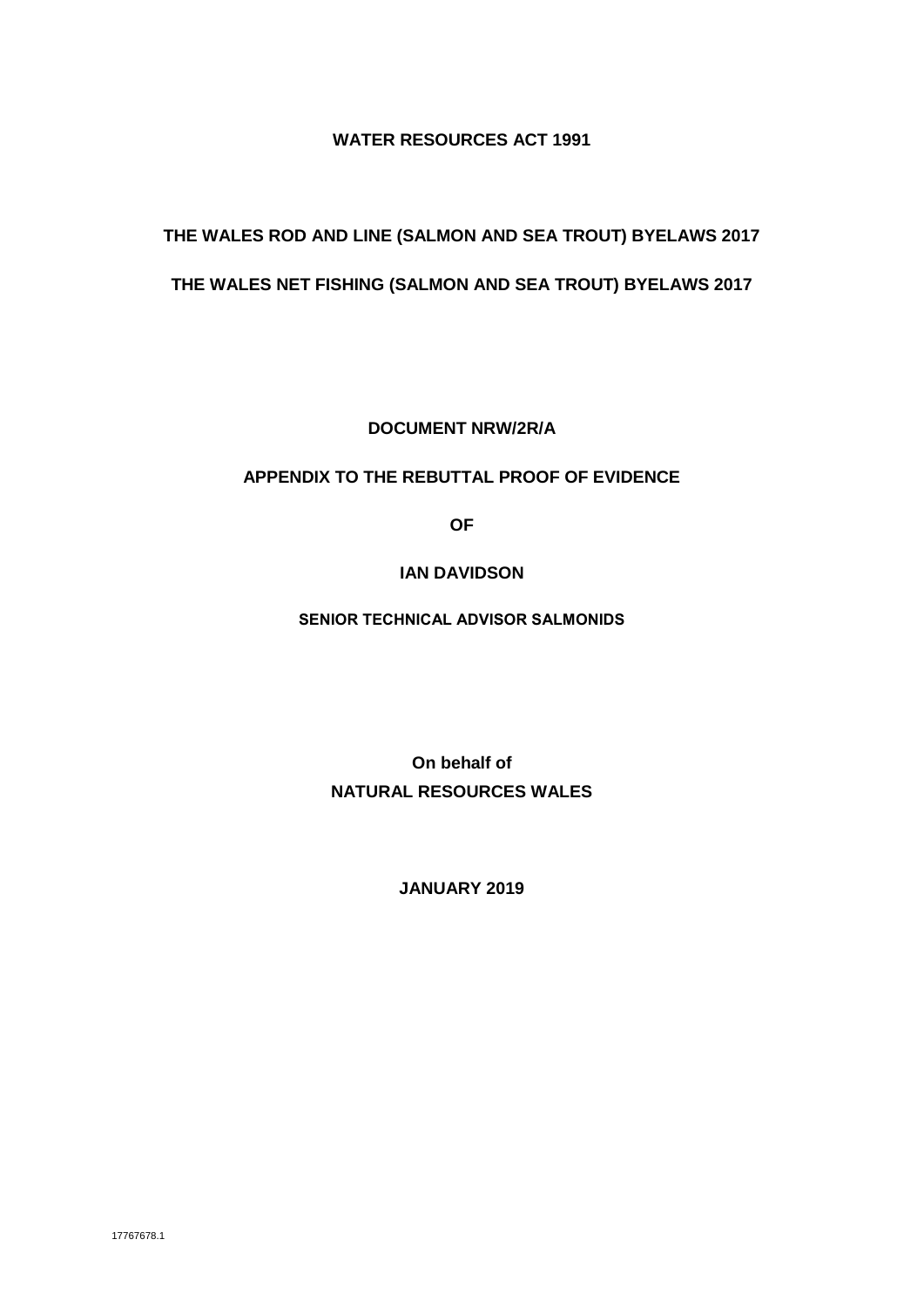### *Appendix 1*

## *Responses to specific questions about the validity of juvenile electrofishing (EF) survey methods raised by one Objector<sup>1</sup>*

- 1 The application of juvenile electrofishing (EF) survey data, for salmon and trout fry and parr, is addressed in Annex 1 of the Technical case (APP/4). In practice, there are significant challenges in using data from what is often only a handful of electrofishing survey sites for juvenile salmon and trout to understand the status of river stock at the whole catchment level.
- 2 To support adult stock assessments (and to address the concern that the quality of angler returns will diminish, either because stocks continue to decline and/or anglers become less willing to report their catches[AT/2 para 22]) NRW are currently exploring - as part of an external contract - how electrofishing survey (EF) data collected on juvenile salmon and trout might be better used to provide information on the status of whole river stocks (i.e. at the same scale at which adult spawners are assessed). This includes potential change to low-effort EF survey methodologies to improve catchment coverage and sampling frequency.

*Question 1.* Most EF survey sites are sampled by a single fishing run through the site – termed: semi-quantitative or SQ sites, a few are sampled by multiple runs (usually 2 or 3) – termed quantitative or Q sites. The depletion in the catch from multiple fishings at Q sites is used to estimate the population by 'removal methods'. On SQ sites, sampling efficiency is estimated based on site characteristics (width) and the target species/age group. In this case, efficiency estimates are used to raise the SQ catch to derive a population estimates (i.e. it is not the case that the single run total catch is multiplied by 3 to give the equivalent result to a 3 run Q fishing).

*Questions 2 and 3.* EF settings are principally adjusted according to the target species and the conductivity of the water. The same settings are maintained throughout the survey whether Q or SQ - at any one site.

*Question 4.* These EF survey techniques have been used for many years: C. 1980s onward.

<sup>1</sup> <sup>1</sup> PJG/2,Questions 1 to 9